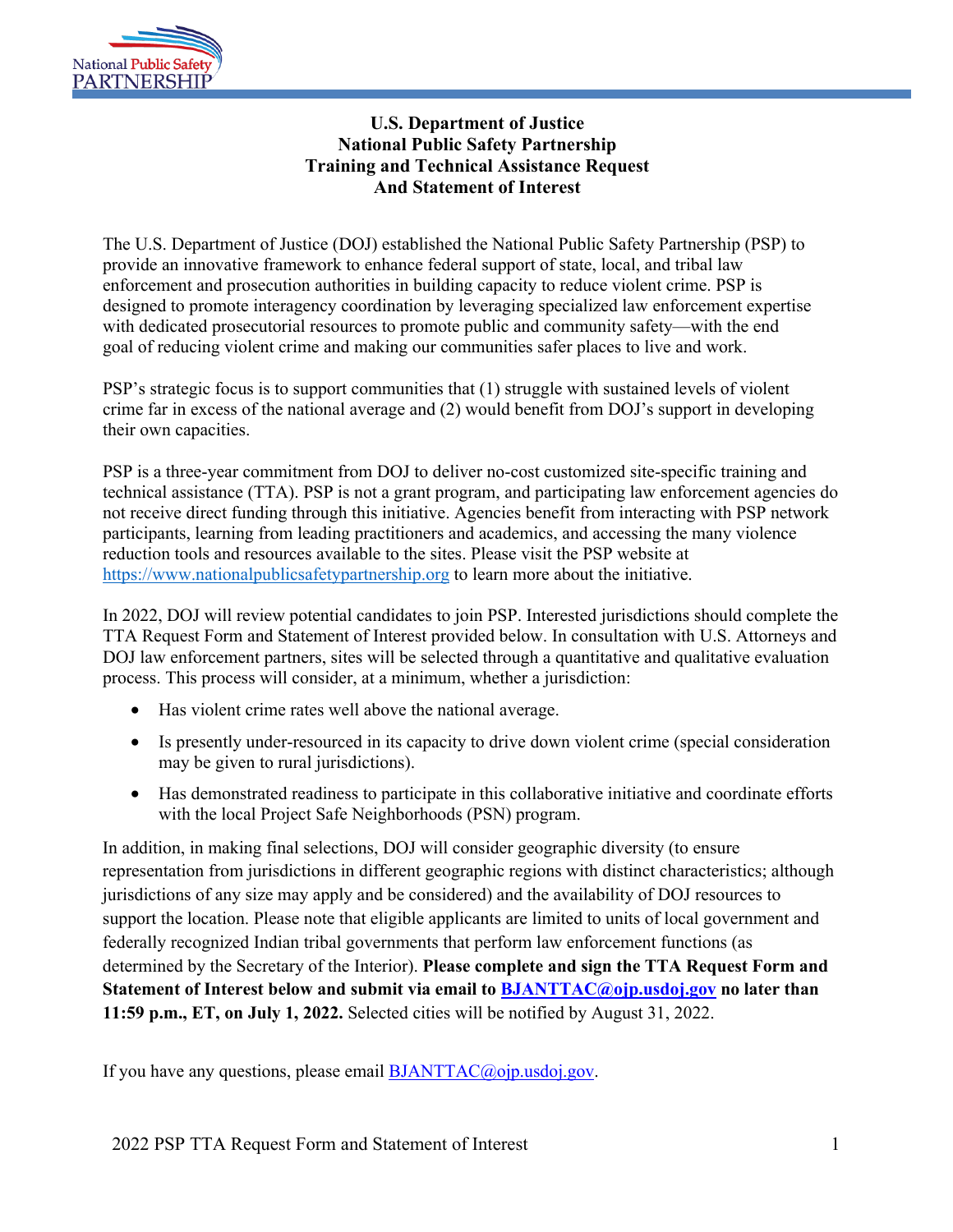

## **PSP TTA Request Form**

**Local Law Enforcement Agency Requestor Name:**

**Phone:**

**Email:**

**Agency Address:**

**Describe the nature and extent of your violent crime problem over the past three years, including current and/or past violent crime reduction strategies. (1000-word limit)**